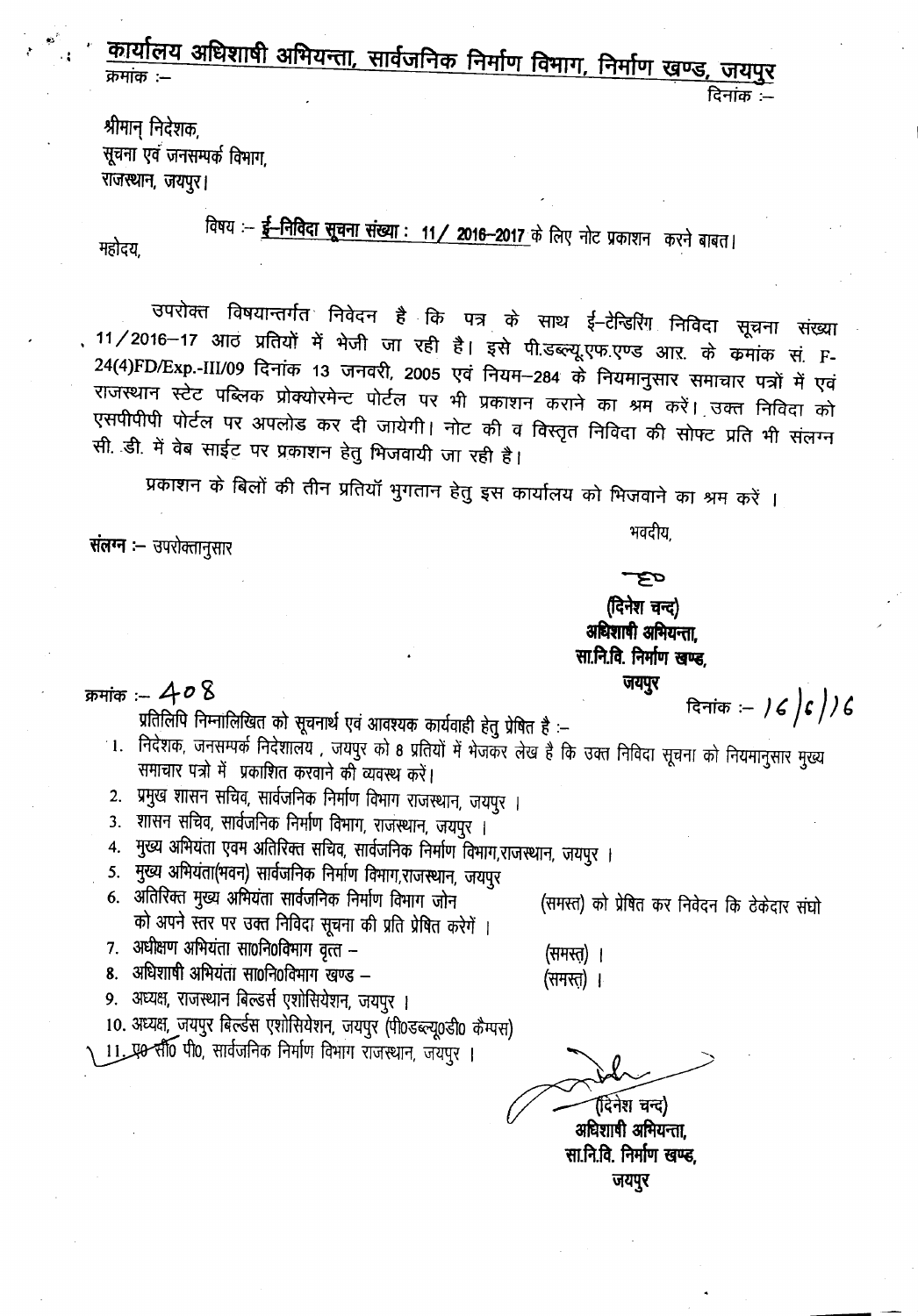#### <u>कायालय अधिशांषा अभियन्ता, सार्वजनिक</u> निर्माण विभाग, निर्माण खण्ड . जगण  $\sim$  ' $\sim$ '  $\sim$ '  $\sim$ '  $\sim$ '  $\sim$ '  $\sim$ '  $\sim$ '  $\sim$ '  $\sim$ '  $\sim$ '  $\sim$ '  $\sim$ '  $\sim$ '  $\sim$ '  $\sim$ '  $\sim$ '  $\sim$ '  $\sim$ '  $\sim$ '  $\sim$ '  $\sim$ '  $\sim$ '  $\sim$ '  $\sim$ '  $\sim$ '  $\sim$ '  $\sim$ '  $\sim$ '  $\sim$ '  $\sim$ '  $\sim$ '  $\sim$ '  $\sim$ '  $\sim$ '  $\sim$ '  $\sim$ '

# *t=~Wffl\_:-11/ 201&-2017*

#### कार्य का नाम :--**><1\'iftelH 'tfftiqlt>lll <sup>~</sup>** \_if **<sup>Q</sup>'tf'l'tfaiJ <sup>~</sup> <sup>~</sup>** GAt ~ **(Gft+3) if** ell1~e iffiq; क रिनोवेशन का कार्य। (नोर्थ स

| कार्यालय का नाम (जहां निविदा खोली<br>जानी है)               | कार्यालय अधिशाषी अभियन्ता, सा.नि.वि., निर्माण खण्ड, जयपुर                                                               |  |  |  |
|-------------------------------------------------------------|-------------------------------------------------------------------------------------------------------------------------|--|--|--|
| निविदा का कार्य                                             | राजस्थान सचिवालय जयपुर में एसएसओ ब्लॉक के दोनों<br>ओर (जी+3) में टॉयलेट ब्लॉक के रिनोवेशन का कार्य।<br>(नोर्थ साईड)     |  |  |  |
| निविदा की कुल लागत                                          | राशि 44.00 लाख रूपये                                                                                                    |  |  |  |
| कुल धरोहर राशि (रूपयों में)                                 | अनुमानित लागत की दो प्रतिशत                                                                                             |  |  |  |
| निविदा आवेदन डाउनलोड करने की<br>दिनांक                      | 20.06.2016 (सोमवार) प्रातः 9.30 बजे से 11.07.2016 (सोमवार) को<br>सांय 6.00 बजे तक                                       |  |  |  |
| निविदा जमा कराने की दिनांक                                  | 20.06.2016 (सोमवार) प्रातः 9.30 बजे से 11.07.2016 (सोमवार) को<br>सांय 6.00 बजे तक                                       |  |  |  |
| निविदा खोलने की दिनांक                                      | 12.07.2016 (मंगलवार) को सांय: 4.00 बजे                                                                                  |  |  |  |
| निविदा शुल्क एवं धरोहर राशि जमा<br>कराने की तारीख एवं स्थान | 12.07.2016 (मंगलवार) को प्रातः 9.30 बजे से सांय 3.00 बजे तक<br>कार्यालय अधिशाषी अभियन्ता, सा.नि.वि. निर्माण खण्ड जयपुर। |  |  |  |

(दिनेश चन्द) ~ अधिशाषी अमियन्ता, सा.नि.वि. निर्माण खण्ड, जयपुर

 $\cdot$   $\cdot$   $\cdot$   $\cdot$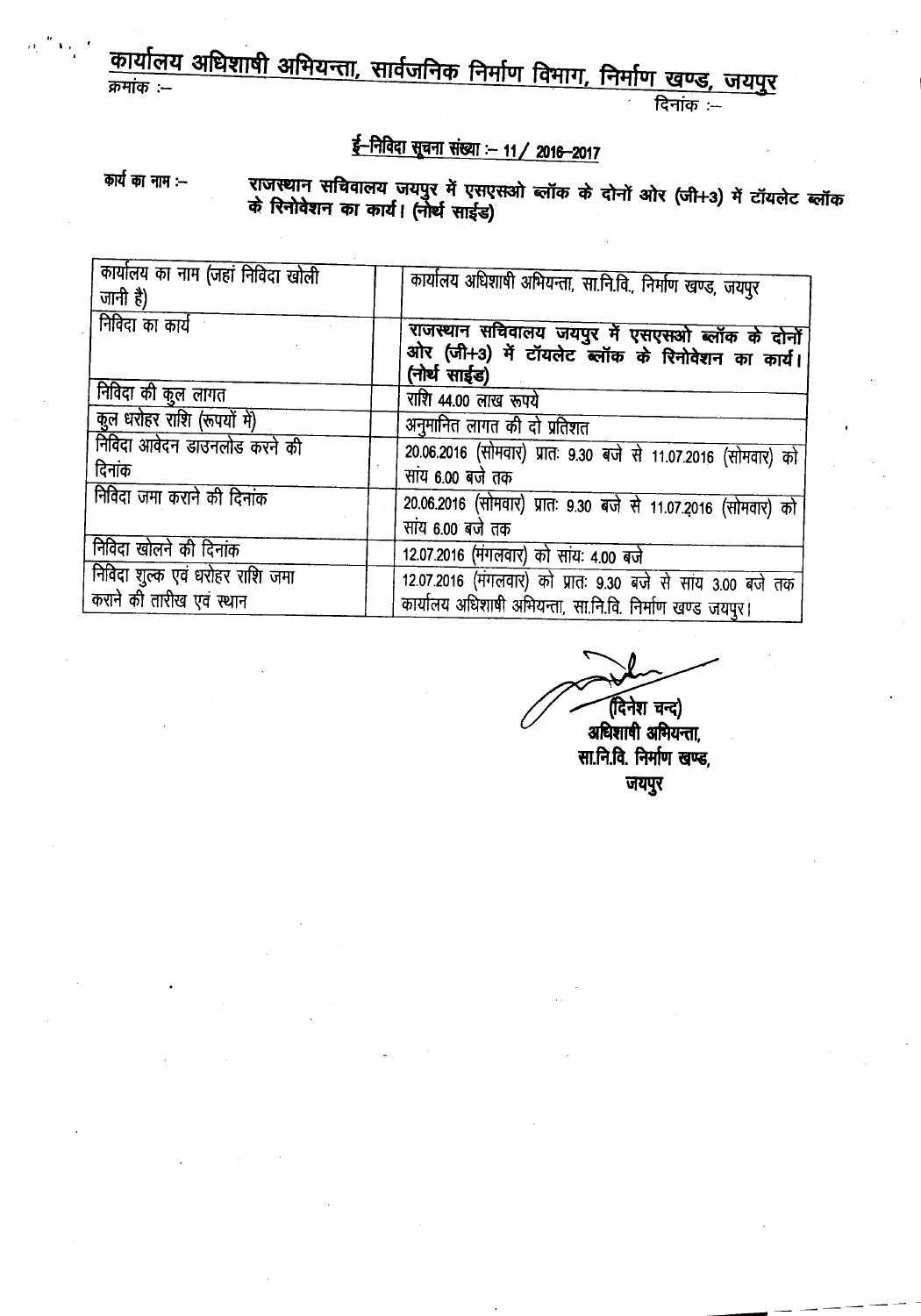$\sigma$  . The state of  $\sigma$  is the state of  $\sigma$  in the state of  $\sigma$  is the state of  $\sigma$  in the state of  $\sigma$  is the state of  $\sigma$  in the state of  $\sigma$  is the state of  $\sigma$  is the state of  $\sigma$  is the state of  $\sigma$  is the <u>कायालय आधशार्षी अभियन्ता, सार्वजनिक निर्माण</u> विमाग, निर्माण खण्ड, जयपर <sup>~</sup> :- <sup>~</sup> :-

## <u>ई-निविदा सूचना संख्या : 11/ 2016-2017</u>

राजस्थान के राज्यपाल महोदय की ओर से **राजस्थान सचिवालय जयपुर में एसएसओ ब्लॉक के** दोनों ओर (जी+3) में टॉयलेट ब्लॉक के रिनोवेशन का कार्य (नोर्थ साईड) हेतु सैनेट्री का कार्य हेतु 2 वर्ष का दोष निवारण एवं उनके सुधार (डिफेक्ट लाईबिलिटी पीरियड) सा.नि.वि. में उपयुक्त श्रेणी हेतु न्यूनतम 'एस--1' श्रेणी सैनेट्री कार्य के लिए पंजीकृत संवेदकों एवं इसके समकक्ष हो, से निर्धारित परिपत्र में ई—टेन्डरिंग प्रकिया द्वारा निविदाएं आमंत्रित की जाती है। निविदा से सम्बन्धित विवरण वेबसाइट **www.eproc.rajasthan.gov.in** एवं **http://sppp.rajasthan.gov.in** पर देखा जा सकता है।

(दिनेश चन्द)

अधिशापी अभियन्ता. सा.नि.वि. निर्माण खण्ड, जयपुर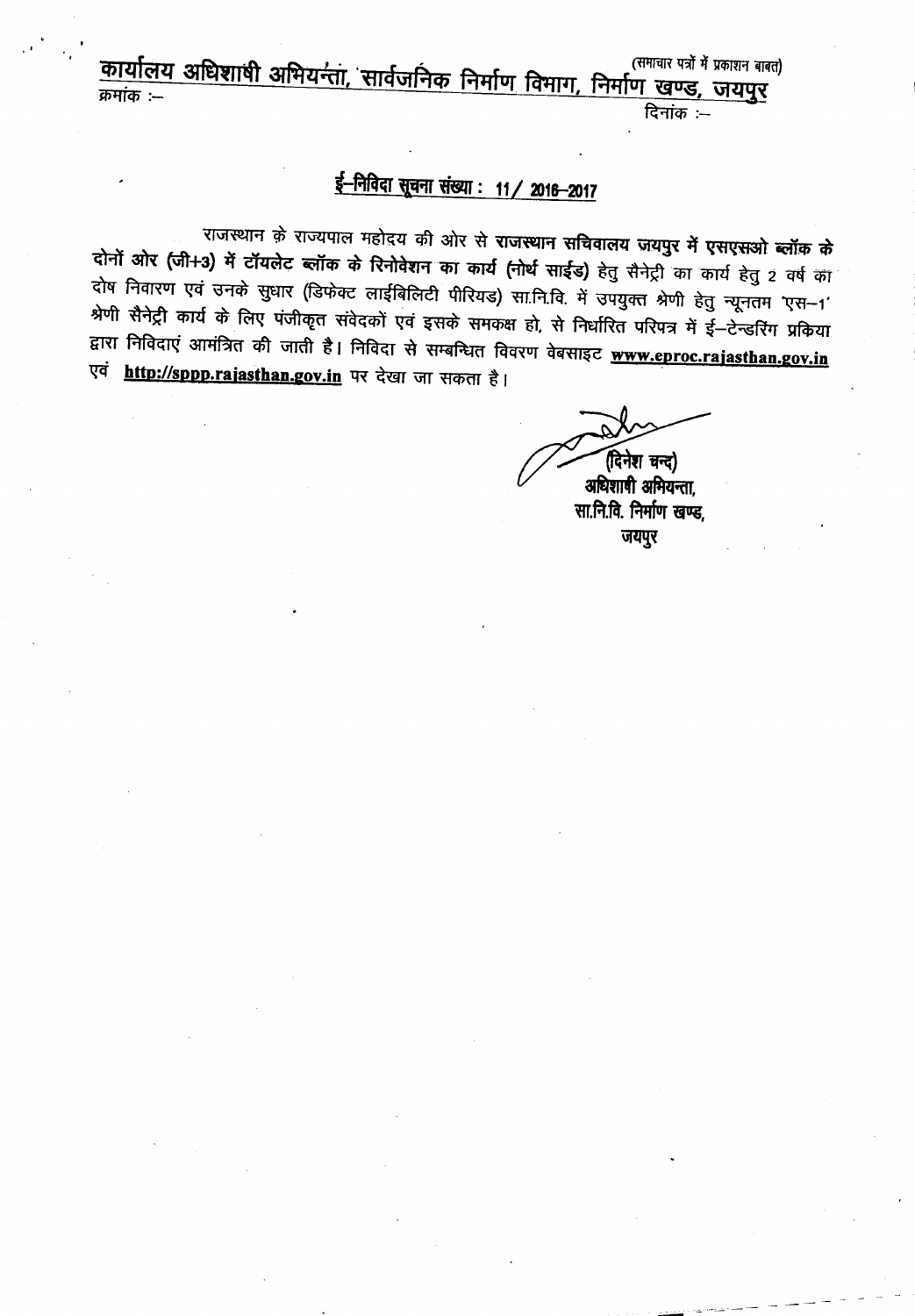## (डी.आई.पी.आर. वेबसाइट पर अपलोड करने बाबत)

# कार्यालय अधिशाषी अभियन्ता, सार्वजनिक निर्माण विभाग, निर्माण खण्ड, जयपुर

क्रमांक $=$ 

3

4

5

दिनांक :—

#### <u> निविदा सूचना संख्या : 11/2016-2017</u>

राजस्थान के राज्यपाल महोदय की ओर से राजस्थान सचिवालय जयपुर में एसएसओ ब्लॉक के दोनों ओर (जी+3) में टॉयलेट ब्लॉक के रिनोवेशन का कार्य (नोर्थ साईड) हेतु सैनेर्ट्रों का कार्य हेतु 2 वर्ष का दोष निवारण एवं उनके सुधार (डिफेक्ट लाईबिलिटी पीरियड) सा.नि.वि. में उपयुक्त श्रेणी हेतु न्यूनतम 'एस-1' श्रेणी सैनेट्री कार्य के लिए पंजीकृत संवेदकों एवं इसके समकक्ष हो, से निर्धारित परिपत्र में ई-टेन्डरिंग प्रकिया द्वारा ऑन लाइन निविदाएं आमंत्रित की जाती है:--

| क.<br>तं. | कार्य का नाम.                                                                                                                                            | अनुमानि<br>त लागत<br>(लाखों<br>मे) | घरोहर<br>राशि<br>(2%) | निविदा<br>शुल्क<br>(रू. में) | निविदा<br>प्रोसेसिंग<br>शुल्क<br>(RISL)<br>(দ. में) | ऑन लाईन<br>निविदा जमा<br>कराने की<br>दिनांक                                | कार्य<br>अवधि | पंजीकृत<br>संवेदक श्रेणी<br>अहर्यता या<br>समकक्ष | ऑन लाईन<br>निविदा खोलने<br>का स्थान                 |
|-----------|----------------------------------------------------------------------------------------------------------------------------------------------------------|------------------------------------|-----------------------|------------------------------|-----------------------------------------------------|----------------------------------------------------------------------------|---------------|--------------------------------------------------|-----------------------------------------------------|
|           | सचिवालय<br>राजस्थान<br>में<br>जयपुर<br>एसएसओ<br>ब्लॉक<br>दोनों<br>क<br>ओर<br>$(\pi + 3)$<br>टॉयलेट<br>में<br>ब्लॉक के रिनोवेशन का<br>कार्य। (नोर्थ साईड) | 44.00                              | 88000 $/$ -           | $500 / -$                    | $500 / -$                                           | 20.06.16 को<br>प्रातः ९.३० बजे<br>से 11.07.16<br>सांय 6.00<br>को<br>बजे तक | 5 माह         | "ए <del>स</del> —1"<br>श्रेणी सैनेट्री           | अधीक्षण<br>अभियन्ता,<br>सा.नि.वि. वृत<br>शहर, जयपुर |

निविदा प्रपत्रों को वेब साइट http://eproc.rajasthan.gov.in से डाउनलोड किया जा सकता है। इन निविदाओं में भाग लेने वाले संवेदको को निविदा इलेक्ट्रोनिक फारमेट में वेब साइट http://eprec.rajasthan.gox.in पर जमा कराऐं।

- धरोहर राशि निविदा प्रपत्रों में दर्शाई गई कुल अनुमानित लागैत की दो प्रतिशत होगी एवं सार्वजनिक निर्माण विभाग 1. राजस्थान में पंजीकृत संवेदकों से धरोहर राशि पी डब्ल्यु एफ एण्ड ए आर के नियमानुसार आधा प्रतिशत अधिशाषी अभियन्ता, सार्वजनिक निर्माण विभाग, निर्माण खण्ड, जयपुर के नाम देय होगी।
- निविदा प्रपत्रों हेतु आवेदन/डाउनलोड की अवधि दिनांक 20.06.2016 (सोमवार) प्रातः 9.30 बजे से दिनांक 11.07.2016  $2.$ (सोमवार) को सांय 6.00 बजे तक होगी।
	- निविदा प्रपत्रों इलेक्ट्रोनिक फॉरमेट में बेव साइट http://eproc.rajasthan.gov.in पर दिनांक 20.06.16  $(3I)$ (सोमवार) को प्रातः 9.30 बजे से दिनांक 11.07.2016 (सोमवार) को सांय 6.00 बजे तक जमा कराये जा सकते हैं एवं प्राप्त निविदायें, इलेक्ट्रोनिक फॉरमेट में बेव साइट http://eproc.rajasthan.gov.in पर, अधीक्षण अभियन्ता कार्यालय, सार्वजनिक निर्माण विभाग, वृत शहर, जयपुर में दिनांक 12.07.2016 (मंगलवार) को सांयः 4.00 बजे से खोली जायेगी।
		- (ৰ) निविदा जमा करवाने के बाद निविदा की समस्त प्रकिया ऑन लाइन होगी ।
		- निविदा प्रपत्र इलेक्ट्रोनिक फॉरमेट में बेव साइट http://eproc.rajasthan.gov.in पर, अधीक्षण  $(F)$ अभियन्ता, सा.नि.वि., वृत शहर, जयपुर में दिनांक 12.07.2016 (मंगलवार) को सांय 4.00 बजे से खोली जायेगी। निविदा खोलने की तिथि को किसी कारणवश यदि सारी निविदायें नहीं खोली जा सकती है तो उसके अगले कार्य दिवस शेष निविदायें खोलने का कार्य जारी रखा जायेगा।
		- $(\vec{c})$ आकंलन में सफल निविदादाताओं की बिड को खोलने की तिथि की सचना निविदादाताओं को ऑन--लाईन दी जावेगी।

उक्त कार्य की पी.डब्ल्यू.एफ. एण्ड ए.आर. के नियम 331 में वर्णित के अन्तर्गत निविदाएं आमंत्रित की जाती है।  $(\overline{u})$ कार्य करने हेतू कार्य स्थल उपलब्ध है।

उपरोक्त कार्य के लिए वर्णित कार्यालय में संवेदक द्वारा दिनांक 20.06.16 (सोमवार) से दिनांक 12.07.2016 (मंगलवार) तक किसी भी कार्य दिवस में 11.00 बजे पूर्वान्ह से 4.00 बजे अपरान्ह निविदा प्रपत्र को देखा जा सकता है अथवा वेबसाईट **भारा कर से से बाद के बाद कर से बाद कर से बा**स करना है। निविदा प्रपत्नों में निविदाकर्ता के लिए योग्यता सूचना तथा निविदाकर्ता की पात्रता, प्लान, स्पेसिफिकेशन, डाइंग विभिन्न कार्यों की मात्रा एवं दरों का विवरण, नियम, शर्तें एवं अन्य विवरण वर्णित है।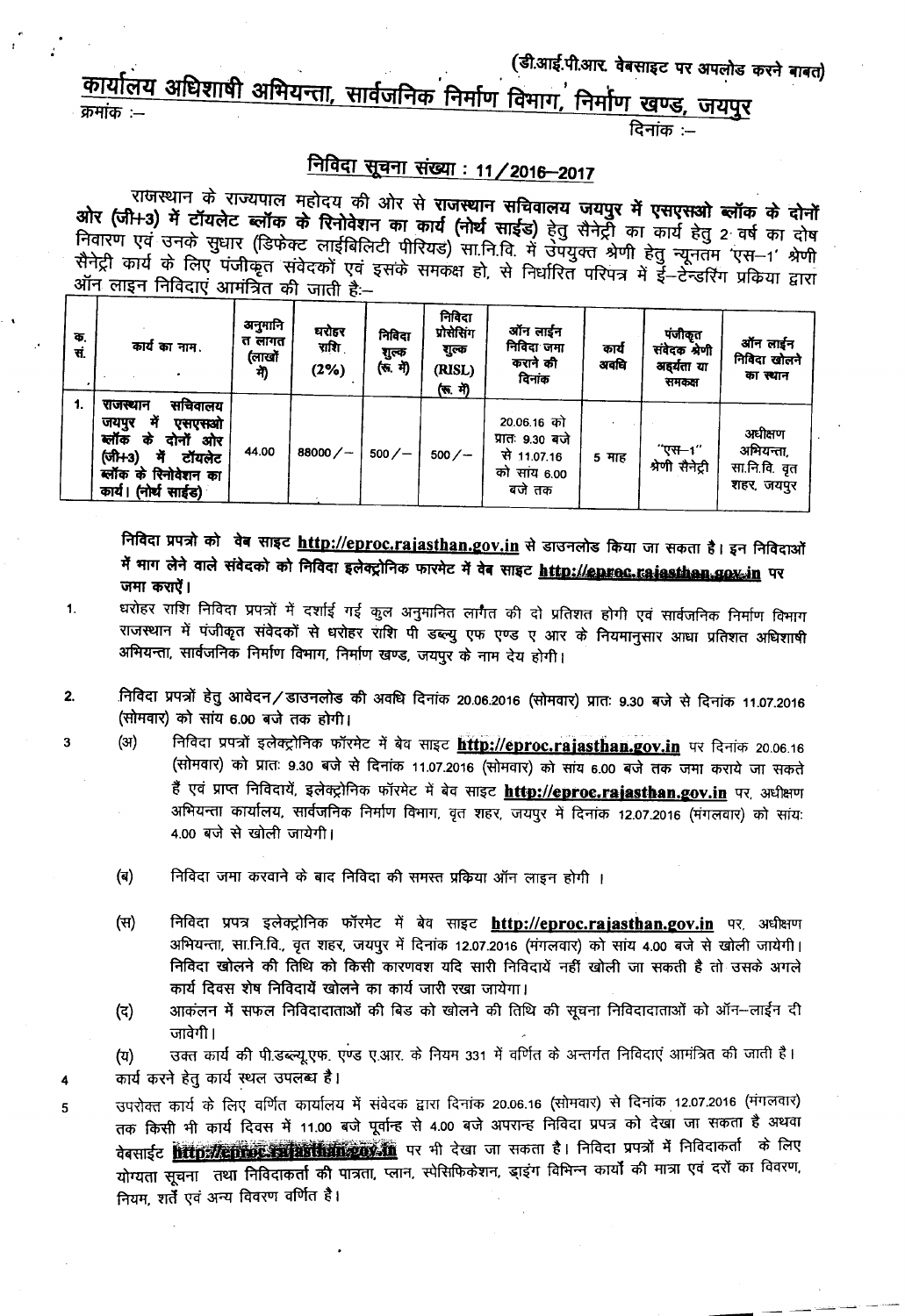निविदादाता द्वारा निविदा शुल्कं ⁄धरोहर राशि नकद अथवा डिमाडं ड्राफट् अथवा निविदा प्रपत्रों में वर्णित किसी एक प्रकार के रूप में दिनांक 12.07.2016 (मंगलवार) को प्रातः 9.30 बजे से सांय 3.00 बजे तक कार्यालय अधिशाषी अभियन्ता, सा.नि.वि. निर्माण खण्ड जयपुर एवं कार्यालय अधीक्षण अभियन्ता, सा.नि.वि. वृत शहर, जयपुर में जमा कराना

- धरोहर राशि निविदा प्रपत्रों में पी.डब्ल्यू.एफ. एण्ड ए.आर. परिशिष्ठ–11 के अनुसार देय होनी चाहिये ।  $\overline{\mathbf{r}}$ 8
	- निविदा खेालने की दिनांक से 90 दिवसों तक निविदा स्वीकृत हेतु मान्य (open) रहेगी। यदि निविदाकर्ता निविदा स्वीकृति से पूर्व अपनी निविदा अथवा शर्तों में किसी प्रकार का संशोधन) करता है अथवा अपनी निविदा वापस ले लेता है, तो उसकी धरोहर राशि जब्त कर ली जावेगी। निविदा स्वीकृति के पश्चात दर या शर्तो में परिवर्तन करने पर अनुबंध के क्लॉज 2 एवं 3 के तहत कार्यवाही की जावेगी।

यदि संवेदक का नजदीकी रिश्तेदार (प्रथम रक्त सम्बन्धी व उनके पति /पत्नि) कार्य से सम्बन्धित वृत अथवा अधीनस्थ कार्यालय में खण्डीय लेखाकार अथवा सहायक अभियन्ता से लेकर अधीक्षण अभियन्ता स्तर का किसी भी स्तर पर पदस्थापित हो तो उसे कार्य पर नियुक्त करने पर प्रतिबन्ध रहेगा ।

- राज्य सरकार में किसी भी अभियांत्रिकी विभाग में किसी भी इंजीनियर अथवा इंजीनियरिंग या प्रशासनिक कार्य पर 10 नियुक्त राजपत्रित अधिकारी राज्य सरकार की अनुमति के बिना सेवा निवृति के 2 वर्ष तक संवेदक अथवा उसके कर्मचारी के रूप में कार्य नही कर सकेगें। यदि संवदेक अथवा उसके कर्मचारियों में कोई ऐसा व्यक्ति जिसने राज्य सरकार की उक्त लिखित अनुमति निविदा जमा कराने से पहले अथवा संवेदक के यहां सेवायें लेने से पहले अनुमति नहीं ली है तो अनुबन्ध रद्द किया जा सकेगा।
- निविदादाता इन प्रपत्रों को download कर सकते है। निविदादाता द्वारा निविदा शुल्क नकद अथवा डिमाडं ड्राफट् के  $11$ रूप में सम्बन्धित कार्यालय में निर्धारित तिथि तक जमा कराना आवश्यक है।
- किसी भी निविदा को स्वीकार करने एवं बिना कारण बताये निरस्त करने के समस्त अधिकार सक्षम अधिकारी के पास  $12.$ सुरक्षित रहेंगे। आर.पी.डब्ल्यू. ए--100 की समस्त शर्ते मान्य होगी।
- निविदा शुल्क निम्न प्रकार निर्धारित है :-- $13.$

| कार्य की अनुमानित राशि (लाखों में) | निविदा शुल्क     |  |  |
|------------------------------------|------------------|--|--|
| $\sqrt{50}$ लाख से कम तक           | $500 / - $ रुपये |  |  |
| $\sqrt{50}$ लाख से 150 लाख तक      | 1000 $/$ – रूपये |  |  |
| √ 150 लाख से 400 लाख तक            | 2000 $/$ – रूपये |  |  |
| 400 लाख से अधिक                    | 5000 $/$ – रूपये |  |  |

- कार्य पूर्ण करने की अवधि में मानसून अवधि सम्मिलित है। 14.
- $15.$

6

 $\mathbf{9}$ 

- कार्य का दोष निवारण एवं उनके सुधार (डिफेक्ट लाईबिलिटी पिरियड) का उत्तरदायित्व कार्य पूर्णता के पश्चात् नियमानुसार रहेगा। 16.
- वित्त विभाग के आदेश संख्या एफ.1(1)एफ.डी./जी.एफ.एण्ड ए.आर/2007 दिनांक 30.09.2011 (सर्कुलर नं.19/2011) के अनुसार 50.00 लाख रूपये तक की राशि के कार्यो के लिए 500/– व 50.00 लाख रूपये अधिक राशि के कार्यों के लिए 1000/- रूपये निविदा प्रोसेसिंग शुल्क अतिरिक्त देनी होगी, जो डिमाण्ड ड्राफ्ट या बैंकर चैक के रूप में देय होगी। यह डिमाण्ड ड्राफ्ट या बैंकर चैक मैनेजिंग डायरेक्टर, आर.आई.एस.एल.के पक्ष में व जयपुर में मुगतान योग्य होना
- <u>ई-टेन्डरिंग के लिये निविदा दाता हेतु निर्देश</u> 17.
	- 31. निविदाओं इन में माग लेने वाले निविदा दाता निविदा प्रपत्र इन्टरनेटसाइट को http://eproc.rajasthan.gov.in से डाउनलोड (Down load) कर सकते है।
	- निविदाओं में भाग लेने वाले निविदाताओं को इन्टरनेट साइट **http://eproc.raj<u>asthan.gov.in</u> पर** ब. रजिस्टर करवाना होगा। ऑन लाइन निविदा में भाग लेने के लिए डिजिटल सर्टिफिकेट इनफोरमेशन टेक्नोलॉजी एक्ट – 2000 के तहत प्राप्त करना होगा जो इलेक्ट्रोनिक निविदा में साइन करने हेतु काम आयेगा। निविदा दाता उपरोक्त डिजिटल सर्टिफिकेट सी सी ए (CCA) द्वारा स्वीकृत एजेन्सी से प्राप्त कर सकते है। जिन निविदा दाताओं के पास पूर्व में वैघ डिजिटल सर्टिफिकेट हों नया डिजिटल सर्टिफिकेट लेने
	- निविदा दाताओं को निविदा प्रपत्र इलेक्ट्रोनिक फार्मेट में उपरोक्त वेबसाइट पर डिजिटल साइन के साथ प्रस्तुत स. .<br>करना होगा । जिनके प्रस्ताव डिजिटल साइन के साथ नहीं होगें, उनके प्रस्ताव स्वीकार नहीं किये जायेगें। कोई भी प्रस्ताव अकेले मौतिक फार्म में स्वीकार्य नहीं होगा।
	- ै ऑन लाइन निविदायें निर्धारित दिनांक एवं समय पर उपरोक्त कम सं. 3 के अनुसार खोली जायेगी। द.